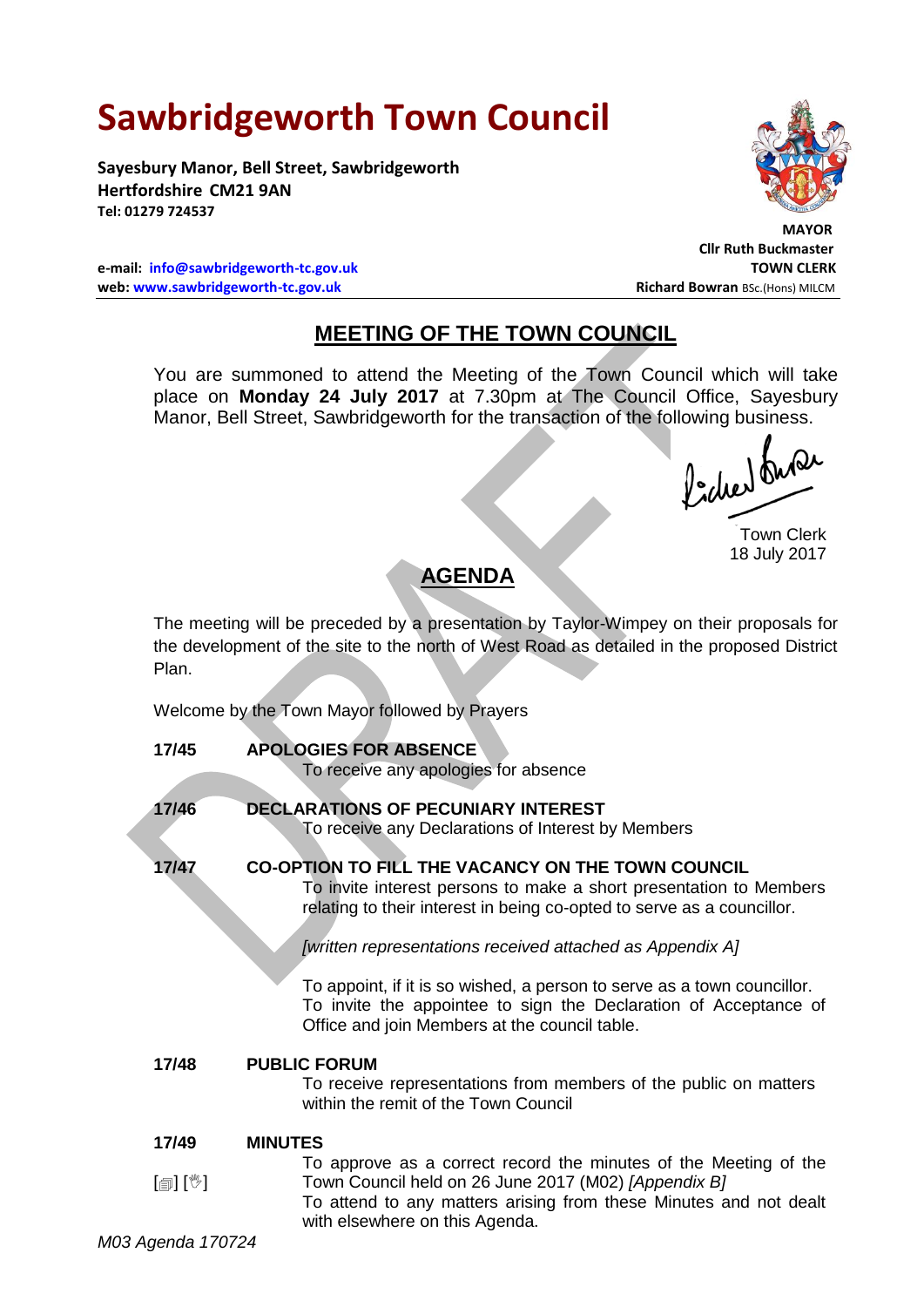| 17/50                         | <b>PLANNING COMMITTEE</b><br>To receive and note the minutes of the Planning Committee                                                                                                                                     |                                           |      |
|-------------------------------|----------------------------------------------------------------------------------------------------------------------------------------------------------------------------------------------------------------------------|-------------------------------------------|------|
| $[\blacksquare]$              | Meetings held on:<br>26 June 2017 (P02) [Appendix C]<br>17 July (P03) [Appendix D]<br>$\bullet$                                                                                                                            |                                           |      |
| 17/51                         | <b>AMENITIES COMMITTEE</b><br>To receive and note the minutes of the Amenities Committee                                                                                                                                   |                                           |      |
| $[\blacksquare]$              | Meeting held on:<br>17 July 2017 (A01) [Appendix E]                                                                                                                                                                        |                                           |      |
| $\mathbb{D}[\mathbb{D}^1]$    | To approve the Terms of Reference for the Amenities Committee as<br>recommended by the committee. [Appendix F]                                                                                                             |                                           |      |
| 17/52                         | <b>MAYOR'S CORRESPONDENCE/COMMUNICATIONS</b><br>To receive Mayor's appointments and communications                                                                                                                         |                                           |      |
| 17/53                         | <b>REPRESENTATIVES REPORTS</b><br>To receive representatives reports from:<br><b>County Councillor</b><br><b>District Councillors</b><br>$\bullet$<br><b>Hertfordshire Police</b><br><b>Other Representatives</b>          |                                           |      |
| 17/54                         | <b>TOWN CLERK'S REPORT</b>                                                                                                                                                                                                 |                                           |      |
| $\lbrack \oplus \rbrack$      | To receive and note the Town Clerk's report for the month of July<br>2017 [Appendix G]                                                                                                                                     |                                           |      |
|                               | <b>TOWN PROJECT MANAGER'S REPORT</b>                                                                                                                                                                                       |                                           |      |
| 17/55                         |                                                                                                                                                                                                                            |                                           |      |
| $[\blacksquare]$              | To receive and note the Town Project Manager's report for the month<br>of July 2017 [Appendix H]                                                                                                                           |                                           |      |
| 17/56                         | <b>GRANT APPLICATIONS</b><br>To consider Grant applications from the following:                                                                                                                                            |                                           |      |
| $[\mathbb{F}][\mathbb{C}]$    | Al's Adventures in Wonderland                                                                                                                                                                                              | Support for schools<br>visits             | £500 |
| [@] [V]                       | Sawbo Schools Challenge                                                                                                                                                                                                    | <b>Printing and Publicity</b><br>material | £500 |
| $[\mathbb{S}]$ $[\mathbb{S}]$ | Sawbridgeworth Neuro<br><b>Centres</b>                                                                                                                                                                                     | Wheelchair<br>accessible pathway          | £500 |
|                               | [Appendix I]                                                                                                                                                                                                               |                                           |      |
| 17/57                         | PROPOSAL FROM HERTS CC TO CO-LOCATE SAWBRIDGEWORTH<br>FIRE STATION AND SAWBRIDGEWORTH LIBRARY.<br>To note the response to East Herts District Council by the Town<br>Council following the feed-back received from Members |                                           |      |
| $\textsf{[}$                  | [Appendix J]                                                                                                                                                                                                               |                                           |      |
| 17/58                         | RESPONSE TO CONSULTATION ON CONTENTS OF NEW EHDC<br>PARKING ENFORCEMENT CONTRACT<br>To note the response to East Herts District Council by the Town<br>Council following the feed-back received from Members               |                                           |      |